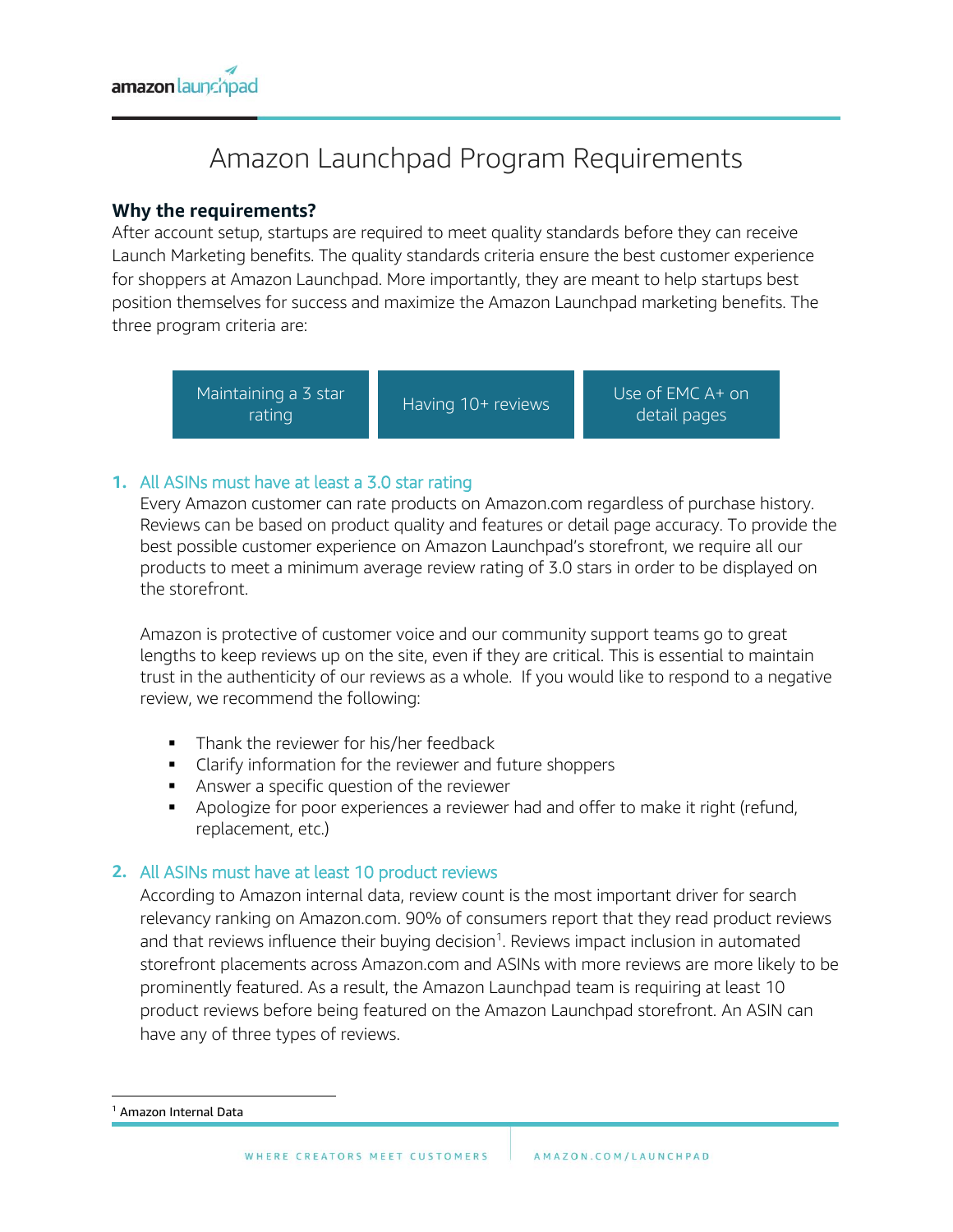#### *General Customer Reviews*

These types of reviews are open for *any* customer to write. Startups can benefit from this policy by asking existing backers and customers to write a review on their Amazon product detail page. We recommend soliciting general reviews as soon as a startup product catalog is live on Amazon.

#### *Verified Purchase Reviews*

These reviews are from customer product purchase that originated on Amazon.com. Since verified purchase reviews need to be ordered, delivered, and then reviewed, the lifecycle for a startup to attribute verified reviews is usually longer than general reviews.

**食食食食** A Genuine Robot Companion By DalGoda on October 18, 2016

**Verified Purchase** 

I was prepared to be disappointed by this little to avoid that cliche', but this little fella is pretty status updates on your phone will have to wai face recognition system kicked in, seems he o

#### *Amazon Vine*

This program is a way to gain highly reputable reviews. The program's entry cost of \$2,500 per parent ASIN is waived as part of the Amazon Launchpad benefits package<sup>2</sup>. The only cost to startups is to provide samples to potential Vine reviewers for review (sample cost, shipping cost). Startups have the option to send up to 30 samples as part of the Amazon Launchpad benefit. Vine reviewers are not obligated to select your product to review, but if they do, they are asked to write a review within 60 days of receiving the sample. To learn more and enroll, click here:



 $\overline{a}$ <sup>2</sup> Exact program benefits vary based on administrative portal used to manage your Amazon business. Program benefits are subject to change at any time